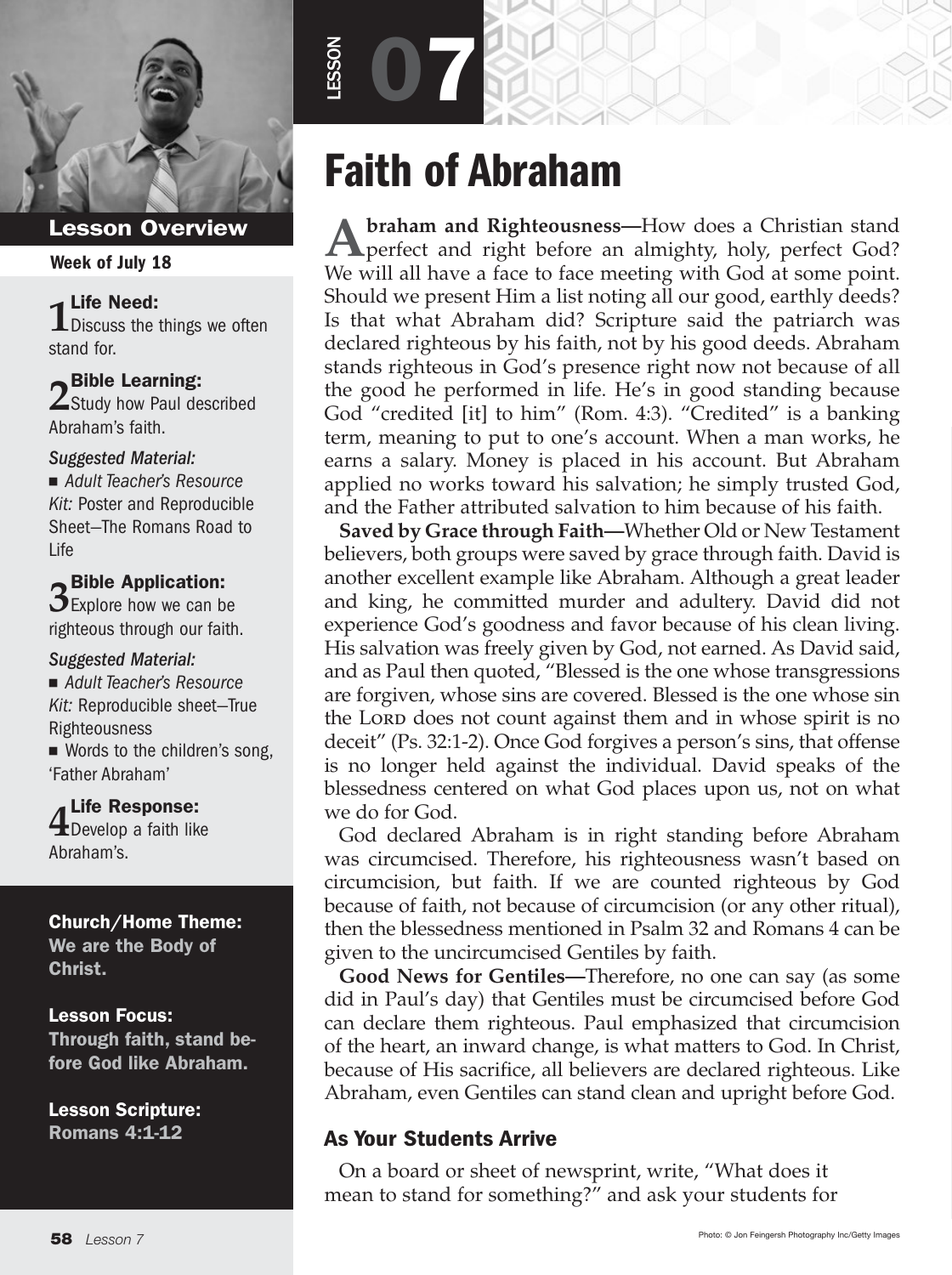their definitions. "To stand" could mean to rise to a fixed position, a posture. A stand is also a point of view—for example, holding an opinion or a particular value. A stand is also an object, something sturdy that is used to hold or stabilize things. Tell them that this week our Scripture study will explore our resolve to stand for the Lord, to maintain unwavering faith in God.

#### *Link to Last Week*

Allow some time for sharing about times your students unashamedly shared their faith this past week in some way.

Lesson 7 • July 18 • Page 47

**Life Need** 

# **Faith of Abraham**

**Tave you heard anything, yet?″ Sharonda asked her L**friend Dana.

Dana shifted in her recliner and watched her friend unpack the rest of her groceries. Sharonda had insisted on accompanying Dana to the store. Dana had been home since March with doctor orders of no moderate lifting and excessive standing due to her scoliosis, which had worsened severely in the last 10 years.

Dana's career as a registered nurse had ended. Her job could not accommodate her medical condition, and she was about three years from retirement. Dana's long-term disability at work was being "reviewed," and the procedure for applying for government disability benefits was arduous and painstaking.

Still, Dana remained confident in God. She did not know the way through the twists and turns in this season of her life. Indeed, she had never known the way. Dana had trusted and followed Christ for 50 of her 64 years. She worked. She planned. She saved. But most of all, she put her trust in Christ.

"All of this would have me a little stressed out," said Sharonda from the kitchen. "I mean, you work all of your life, and then you end up not knowing what's going to happen with your job and your life."

 $\sqrt[n]{I}$  don't know what exactly will happen," said Dana. "None of us do. But in faith, I know where I stand and in whom I believe—and that's the Lord."

- 1. *What are some things people stand for?*
- 2. *How do we stand by faith?*

3. *How do we develop an unwavering faith?*

**LESSON FOCUS: Through faith, stand before God like Abraham.**

Comprehensive Bible Study Student Book Reduction Read the opening story in the student book, then ask your students to form small groups to discuss their answers to **Questions 1, 2, and 3.**

Discuss the things we often stand for.

For Question 1, people may stand for equal rights, or most importantly for God in whatever situation they face.

For Question 2, we stand by faith as we stand upon the promises of God and do not allow the winds to move us from our fixed position. We develop a faith that is non-negotiable, unwaveringly anchored in the Lord.

For Question 3, faith is developed by the continual hearing of God's Word and trust is developed by recognizing His continual presence and promises. Abraham spoke with God often, through prayer, praise, and petition. It doesn't mean that Abraham never feared or sinned, but his faith in God made him righteous in the sight of God.

How do we develop a faith like Abraham? Today's lesson challenges every believer to develop an ever closer relationship with God.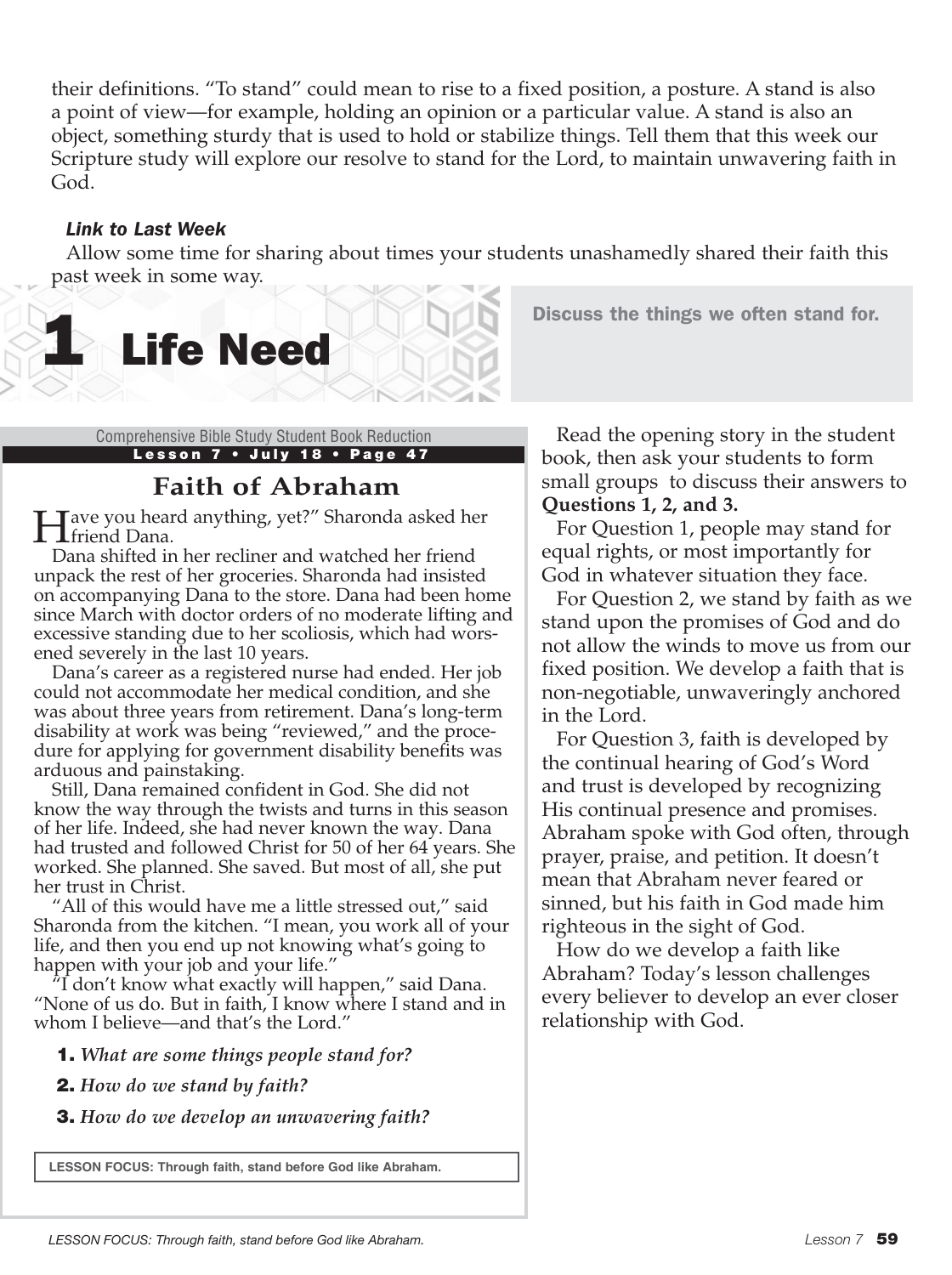





On the poster sheet, read the third paragraph, and on the poster note the photo of the Abraham icon.

# ABRAHAM BELIEVED GOD

Read Romans 4:1-3 and discuss these key ideas:

•Paul said in looking at works righteousness, we should consider Abraham's life.

•If Abraham had been saved by the works of his life, Abraham could boast about those good works.

•However, it was the Lord who declared Abraham righteous.

•Paul said that because Abraham believed in the Lord by faith, it was attributed to him as righteousness, and quoted Genesis 15:6.

•Abraham's salvation was based on his belief that God would save him—not

#### BIBLE EXTRA

#### Imputed Righteousness

Abraham's faith resulted in a righteousness that was credited to him. This is known as the theological idea of "imputed righteousness." Jesus often highlighted the impossibility of attaining righteousness through human effort. In Matthew 5:20, He told His listeners that their righteousness had to surpass the righteousness of the Pharisees, who had devoted their lives to keeping the law. And so, the only way for someone to be wholly righteous in the eyes of God was for the Lord to impart, infuse, or impute Christ's righteousness through that person's faith in Christ's sacrifice on the Cross.

on the basis of anything he actually did.

#### SUGGESTED ANSWER TO QUESTION 4

Paul did not deny that Abraham, the "forefather" (vs. 1) of the Jewish faith, had done good works. But Abraham was just like any other Jew—he would not be saved by any righteous works he had done.

> Week of July 18 • Page 48 Comprehensive Bible Study Student Book Reduction

# Abraham Believed God

*Romans 4:1-3, KJV* **1 What shall we say then that Abraham our father, as pertaining to the flesh, hath found?**

**2 For if Abraham were justified by works, he hath whereof to glory; but not before God.**

**3 For what saith the scripture? Abraham believed God, and it was counted unto him for righteousness.** 

*Romans 4:1-3, NIV*

 **1What then shall we say that Abraham, our forefather according to the flesh, discovered in this matter? 2 If, in fact, Abraham was justified by works, he had something to boast about but not before God. 3 What does Scripture say? "Abraham believed God, and it was credited to him as righteousness."**

The church at Rome consisted of both Jews and Gentiles. In the first three chapters of his letter to the Romans, Paul established that neither group can attain righteousness with God through their own efforts—"for all have sinned and fall short of the glory of God" (Rom. 3:23). This is the context in which Paul argued that Abraham's faith saved him.

Abraham's salvation was based on his belief that God would save him—not on the basis of anything he could actually do. So Abraham had nothing to boast about. A reconciled relationship with God requires untainted righteousness, which simply cannot be achieved through human efforts. This righteousness can only be "imputed," or infused to those who own up to their sins, then appeal to God's mercy for salvation. This is the saving faith displayed by Abraham. Paul quoted Genesis 15:6 to show that Abraham's righteousness was "credited" to him, not earned in any way. Paul's point is this: If Abraham could not save himself with his works, then you can't either.

4. *Why would Abraham's righteous works not count for his salvation?* 

5. *What resulted from Abraham's faith?*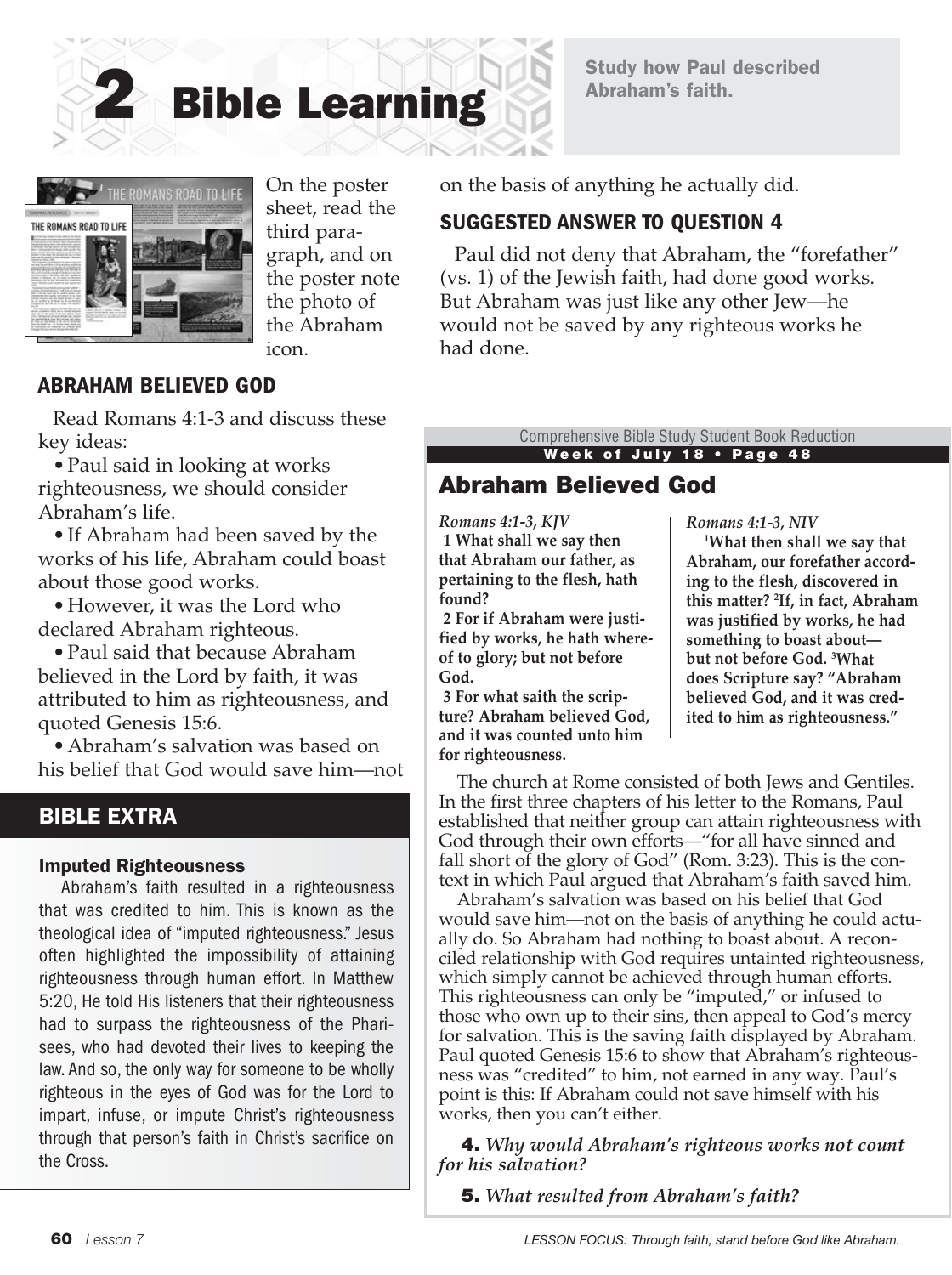

Further commentary on this Scripture passage can be found on pp. 418-419 in *The Wiersbe Bible Commentary: New Testament.*

# SUGGESTED ANSWER TO QUESTION 5

As a result of Abraham's faith, God credited the Lord's righteousness to the patriarch.

# THE BLESSING OF FORGIVENESS

Read Romans 4:4-8 and these summary statements about the Scripture:

•We are saved by grace. There is nothing we can do, no works of a man's hand that have power to cleanse or redeem us.

•Salvation is a gift. You cannot earn a gift, so

#### Week of July 18 • Page 49 Comprehensive Bible Study Student Book Reduction

# The Blessing of Forgiveness

*Romans 4:4-8, KJV* **4 Now to him that worketh is the reward not reckoned of grace, but of debt. 5 But to him that worketh not, but believeth on him that justifieth the ungodly, his faith is counted for righteousness. 6 Even as David also describeth the blessedness of the man, unto whom God imputeth righteousness without works,**

**7 Saying, Blessed are they whose iniquities are forgiven, and whose sins are covered. 8 Blessed is the man to whom the Lord will not impute sin.**

*Romans 4:4-8, NIV*

 **4Now to the one who works, wages are not credited as a gift but as an obligation. 5 However, to the one who does not work but trusts God who justifies the ungodly, their faith is credited as righteousness. 6 David says the same thing when he speaks of the blessedness of the one to whom God credits righteousness apart from works:**

**7 "Blessed are those whose transgressions are forgiven, whose sins are covered. 8 Blessed is the one whose sin the Lord will never count against them."** 

A central focus of the Book of Romans is the concept of justification in relation to the salvation of souls. There are three theological aspects to salvation: *justification* is a onetime event that happens when a person experiences saving faith, so that the redeemed individual is seen as legally and spiritually "declared righteous" in the eyes of God. *Sanctification* is the ongoing process of becoming more like Christ throughout our earthly existence. *Glorification* is the one-time event that occurs at the moment of resurrection.

Fallen human nature wants to insist that we can accomplish justification on our own through our good works. Paul wanted to challenge this popular false belief by pointing out its logical flaws. If a person can earn salvation by his or her works, then it's not a gift. In this line of thinking, there's simply no need for God's grace or mercy—entrance into heaven is simply something owed to the individual.

your works also cannot earn you the gift of salvation.

# BIBLE EXTRA

#### Righteousness to Spare

Jews believed that Abraham had so much righteousness in terms of good works that he had a surplus of merit. This merit was allegedly available to all of Abraham's descendants. Many Jews believed Abraham was a perfect example of a man justified by works. Paul fully agreed that Abraham was a righteous man and that, as such, he had something to boast about before people—but not before God.

# BIBLE EXTRA

#### Forgiveness and Righteousness

In order for righteousness to be imputed to the follower of Christ, the unrighteousness, present in the heart of every human being, needs to first be forgiven by God. In this regard, forgiveness is always a necessary precursor to authentic reconciliation. King David often highlights this soul-freeing idea in his psalms, as he experiences the cleansing forgiveness of God—especially after owning up to his own willful disobedience, which often had dire consequences both for himself and for others.

Though David showed great respect for God's law, the king knew that simply keeping the law could not earn his salvation. In addition to the psalm quoted in Romans 4, David made several other comments that indicate he was desperately dependent upon God's grace.

• David said to Gad, "I am in deep distress. Let us fall into the hands of the Lorp, for his mercy is great; but do not let me fall into the human hands" (2 Sam. 24:14).

• "Hear my cry for mercy as I call to you for help, as I lift up my hands toward your Most Holy Place.  $\ldots$  . The Lorp is the strength of his people, a fortress of salvation for his anointed one" (Ps. 28:2, 8).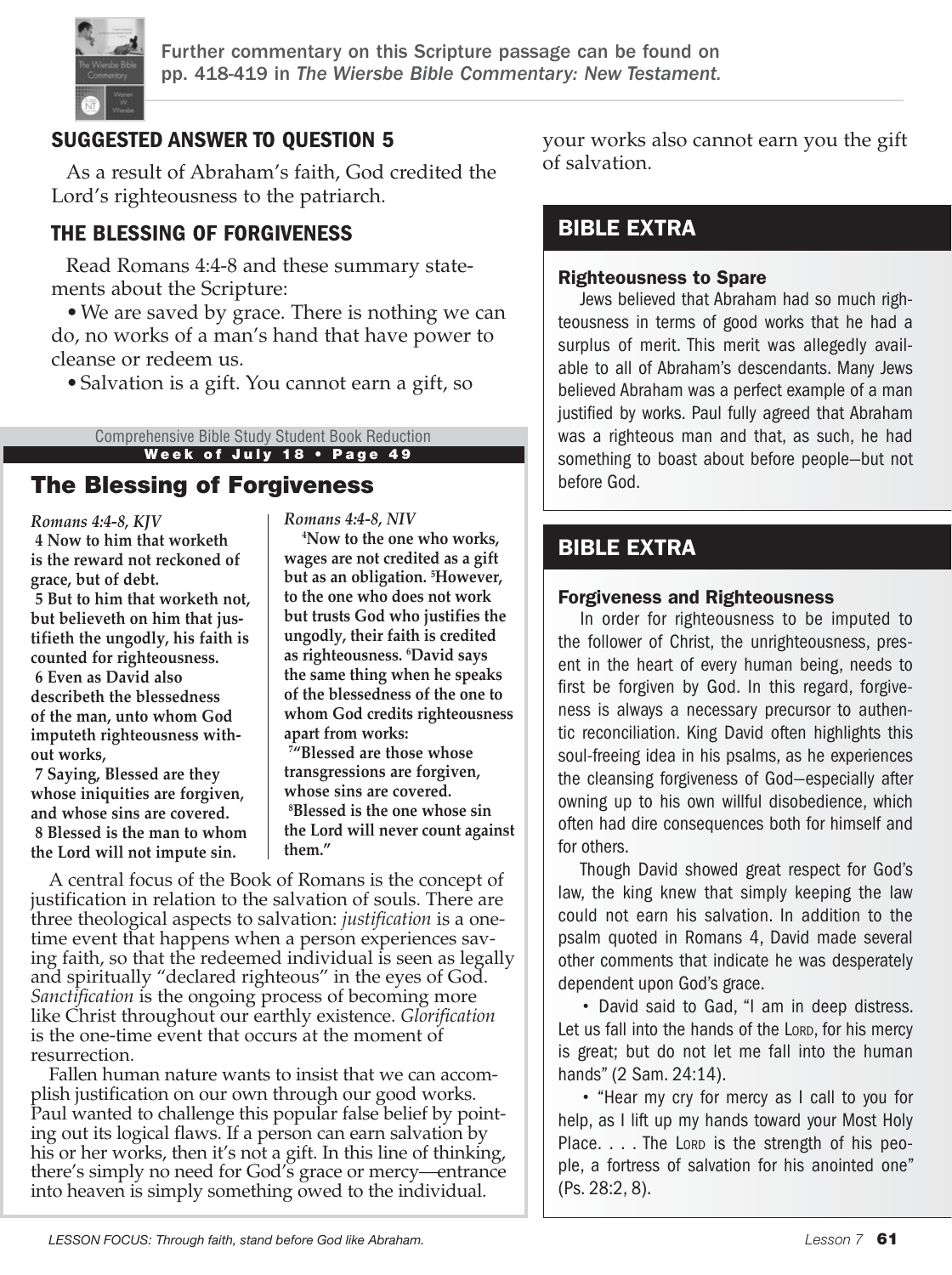• Faith is attributed as righteousness for those whose trust is not in their own works but in God.

• Righteousness isn't earned by works—it is received by grace through faith. Those who understand this truth and embrace it (by faith) are considered righteous.

•God restored David to a place of righteousness and honor with no remembrance of the former things.

• His transgressions were forgiven by God, and the Lord would never count those sins against David.

•Anyone who receives the salvation of God is blessed; for in that moment, every past failure, sin, and iniquity is wiped away as if it never happened.

# BIBLE EXTRA

#### The People of Israel and Circumcision

Circumcision was a sign of God's covenant with Abraham, which became a symbol of separation of the Israelites from their pagan neighbors. Newborn boys were normally circumcised on the eighth day after their birth. The ritual was a requirement for any Gentile male who wished to convert to Judaism. Being circumcised as an adult requires an extended period of rest in order to recover.

# BIBLE EXTRA

#### Gentiles Becoming Jews

The issue of Gentiles first becoming Jews and keeping the Law before they could become Christians came to head at the Jerusalem Council described in Acts 15. James (the most "Jewish-inidentity" apostle of them all) made it clear that no such burden should be placed upon the new Gentile believers. Paul would fight the rejection of that decision by a group called the Judaizers, who were constantly haranguing Gentile believers for their lack of apparent respect for the Law of Moses. The Book of Galatians is Paul's harshest criticism of this insidious belief.

•We become new; we are given a clean slate!

# SUGGESTED ANSWER TO QUESTION 6

Paul said that workers' wages are not given to them as a gift but are rather because it is owed to them (vs. 4). If salvation can be attained by works, then it cannot be called the gift of God.

# SUGGESTED ANSWER TO QUESTION 7

Paul quoted David's words in Psalm 32:1-2, showing the blessedness of one whose account has been credited with God's righteousness appropriated through faith, apart from works. Because of God's grace, such person's sins are covered, and the Lord will never hold their wrongdoing against them.

#### Week of July 18 • Page 50 Comprehensive Bible Study Student Book Reduction

However, the author of Hebrews wrote that "without holiness no one will see the Lord" (12:14). The only exception, of course, is for the penitent sinner who pleads with God to be merciful in the heartfelt belief that Jesus is their only salvation from their sin, and thus surrenders his life to God. The result of this experience is justification.

Paul appealed to Psalm 32, one of the psalms of David. David understood that his sinfulness would repel him from the holy presence of God unless God, in His mercy, were to forgive and cover over the damage caused by his sins. The repentant sinner can not only experience the soothing forgiveness of God, but is welcomed into the presence of God, as a sinner saved by grace.

6. *Why is salvation described as a gift?* 

7. *What is the relationship between God's forgiveness and blessing?* 

# The Father of All Who Believe

*Romans 4:9-12, KJV* 

**9 Cometh this blessedness then upon the circumcision only, or upon the uncircumcision also? for we say that faith was reckoned to Abraham for righteousness**

**10 How was it then reckoned? when he was in circumcision, or in uncircumcision? Not in circumcision, but in uncircumcision.**

**11 And he received the sign of circumcision, a seal of the righteousness of the faith which he had yet being uncircumcised: that he might be the father of all them that believe, though they** 

*Romans 4:9-12, NIV* 

 **9Is this blessedness only for the circumcised, or also for the uncircumcised? We have been saying that Abraham's faith was credited to him as righteousness. 10Under what circumstances was it credited? Was it after he was circumcised, or before? It was not after, but before! 11And he received circumcision as a sign, a seal of the righteousness that he had by faith while he was still uncircumcised. So then, he is the father of all who believe but have not been circumcised, in order that righteousness**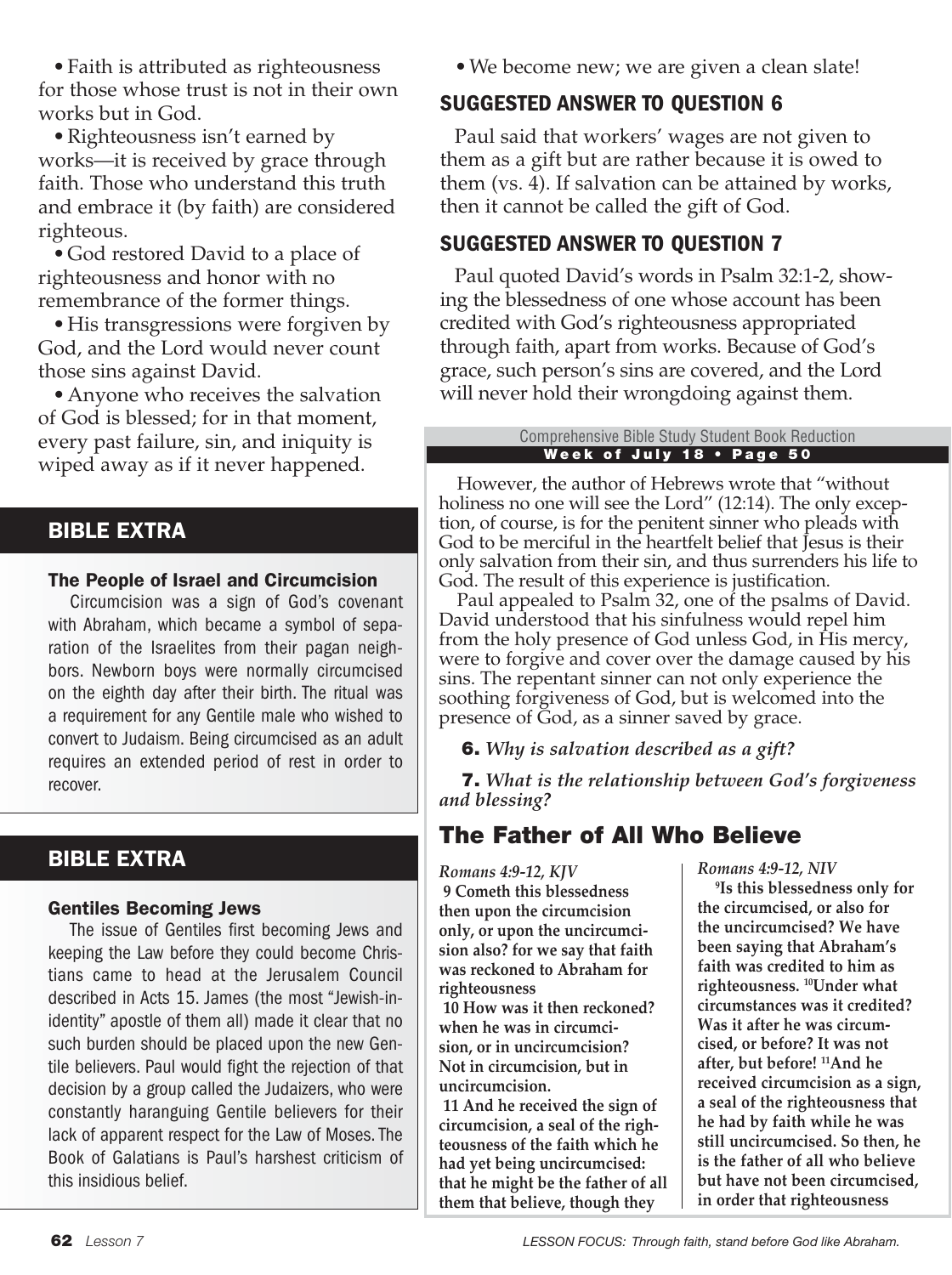#### THE FATHER OF ALL WHO BELIEVE

Finally, read Romans 4:9-12 and note these important points in the Scripture:

• In the New Covenant, the same blessings are for the Jewish believers (who had the covenant of the circumcision) and the Gentile believers (who were not partakers of that covenant but are now considered descendants of Abraham according to the promise and blessed in Christ).

•Abraham received the promise of the covenant before he entered into covenant (signified by circumcision, which was an act of obedience and not a source of righteousness).

•The sign or confirmation of the new covenant

#### Week of July 18 • Page 51 Comprehensive Bible Study Student Book Reduction

**be not circumcised; that righteousness might be imputed unto them also:**

**12 And the father of circumcision to them who are not of the circumcision only, but who also walk in the steps of that faith of our father Abraham, which he had being yet uncircumcised.**

**might be credited to them. 12And he is then also the father of the circumcised who not only are circumcised but who also follow in the footsteps of the faith that our father Abraham had before he was circumcised.**

Paul then shifted his attention to the Gentiles. He went back to the example of Abraham. The sign of God's covenant with Abraham to make his descendants a nation to be known as God's people was circumcision. Abraham's moment of justification—his belief and trust in the one true God (Rom. 4:2-5)—happened *before* the rite of circumcision was given as the symbol of the Jewish nation and faith.

Abraham's descendants also needed that experience of belief and trust in the Lord in order to become a "child of Abraham" in both the physical and spiritual sense.

Paul added that circumcision was considered a seal of confirmation of the holy righteousness that had been imputed to Abraham. Paul later made it clear that the seal of the new covenant is not circumcision, but the indwelling of the Holy Spirit (Eph. 1:13). Circumcision had set the Israelites apart from the Gentiles, but now that the grace of God had come to Gentile and Jew alike, circumcision was no longer needed as a sign of being chosen by God.

Now, according to Paul, circumcision essentially means nothing when it comes to salvation because Christians are set apart by the experience of justification by faith—just as Abraham was. He, then, is the spiritual father of all who follow Christ, because Abraham is the example we follow in matters of saving faith.

8. *What was the significance of Abraham's circumcision?* 

9. *Who is the "father" of all followers of Christ?*

is righteousness by faith through grace. Just as Abraham received the covenant by faith, both Jews and Gentiles are heirs of the covenant according to God's promise.

•When we walk by faith, just as Abraham walked with God before he received the covenant, then we've also entered into covenant by faith.

### SUGGESTED ANSWER TO QUESTION 8

Circumcision became the sign of the Covenant between Abraham and God. This practice would set Abraham and his descendants apart from other nations and peoples.

# SUGGESTED ANSWER TO QUESTION 9

Abraham is the father of all believers—whether or not they are physically descended from him.

# WINDOW ON THE WORD

#### *Faith and Holiness*

*Without faith, it is impossible to please God (Heb. 11:6) and without holiness, no man shall see the Lord (12:14). Ecclesiastes 12:13 sums up how we do this: "Let us hear the conclusion of the whole matter: Fear God, and keep his commandments: for this is the whole duty of man"(KJV). If we want the abundant life that God promises those who love Him, then one must pursue the One who created Him for His purpose. Without faith to trust Him and without holiness to please Him, life leaves us wanting more without contentment, without peace and without discovery of true purpose.*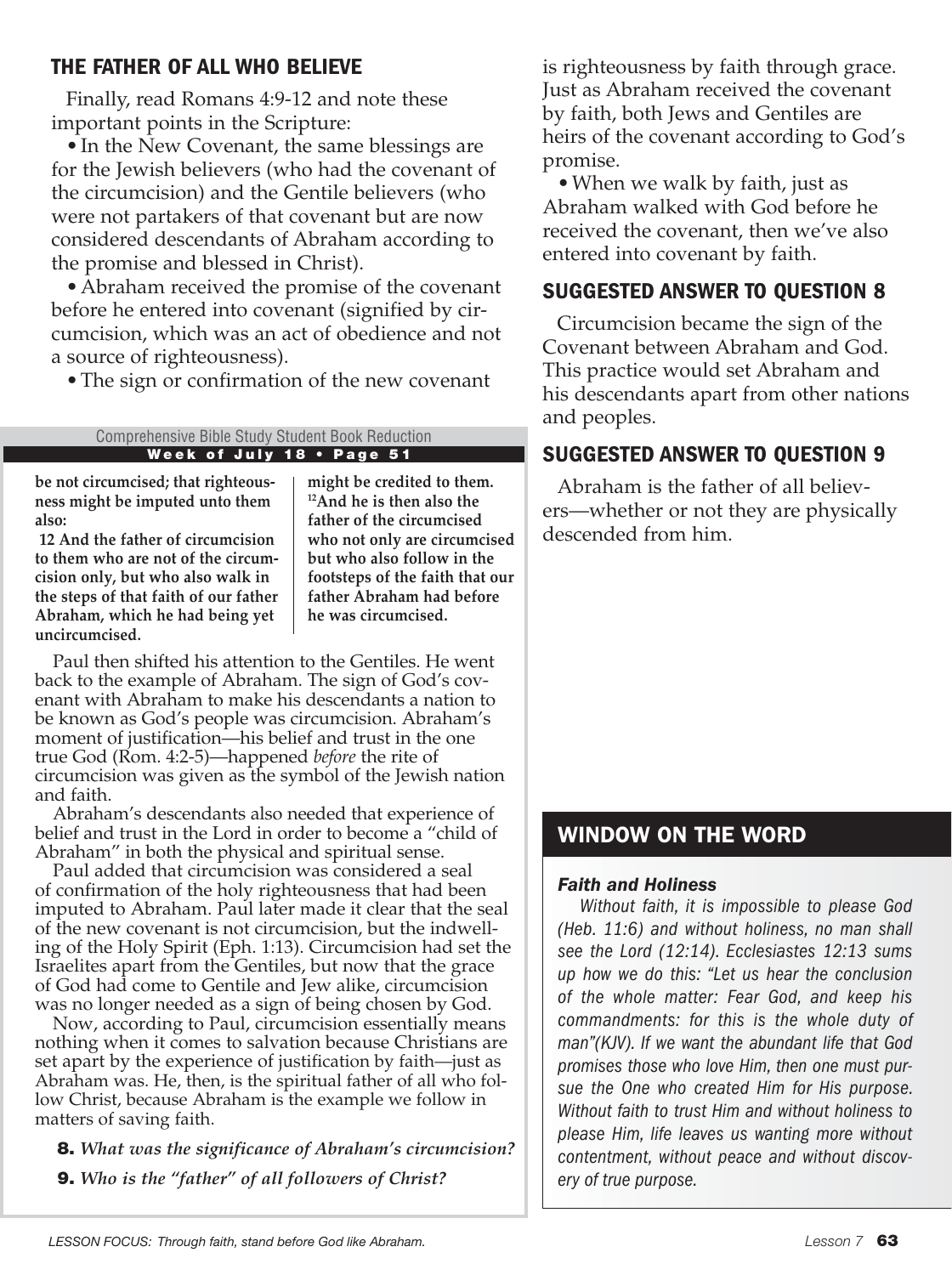Explore how we can be righteous through our faith.

**Bible Application** 

 Make copies of this page and give instructions to each group. Give copies of the words to the children's song "Father Abraham" to the group discussing it. Make copies of the handout from the Resource Kit for the group using it.

| GRAS AND AD RANGTON BLVD.                                                                                         | <b>SIR ALTERATIONS CONTINU</b> |  |
|-------------------------------------------------------------------------------------------------------------------|--------------------------------|--|
| There are a sound out on                                                                                          | Arrist May 11th 11th           |  |
| <b>Harbourn</b>                                                                                                   | <b>Burning</b>                 |  |
| West delivery appropriate and head that?<br>and the state of the state of the<br>ा जाता<br><b>BURNELINE VAN B</b> |                                |  |

### Handout: 'True Righteousness'

Complete the activity on the handout and share your answers with your group. People draw pride from good deeds, patriotism, and service not understand- ing that works alone does not equal righteousness.

# GROUP ACTIVITIES

#### Discussion Group

Read "Righteousness That Is by Faith" and discuss answers to Questions 10, 11, and 12. Righteousness is the assurance that God is who He says He is and He will do what He has promised to do. His Word is His Covenant and the Holy Spirit is the deposit, a confirmation that what He has spoken will come to pass. As 2 Corinthians 5:21 states, Christ was made to be sin for us that we might be made righteous in Him. When we received Christ as Lord, then righteousness was passed on to us thereby reconciling us to God through His own blood and body upon the Cross.

#### The Just Shall Live by Faith

Read James 2:17-26 and discuss the answers to these questions: Does faith require corresponding work? How is our faith made known? How is righteousness linked to obedience?

#### The Children of 'Father Abraham'

Read the words to the children's song, "Father Abraham." You don't have to sing it or do the motions unless you want to, but rather discuss what it means to be a son (or daughter) of Father Abraham. What does he show us about faith? Why is it important to be one of his sons or daughters in faith?

Week of July 18 • Page 52 Comprehensive Bible Study Student Book Reduction

# Righteousness That Is by Faith

Abraham didn't always get it right, but he always trusted God! "By faith Abraham, when God tested him, offered Isaac as a sacrifice. He who had embraced the promises was about to sacrifice his one and only son, even though God had said to him, 'It is through Isaac that your offspring will be reckoned.' Abraham reasoned that God could even raise the dead, and so in a manner of speaking he did receive Isaac back from death." (Heb. 11:17-19).

The Lord promised Abraham that the covenant would be through his son Isaac, so resurrection would be the only option if Abraham was expected to sacrifice Isaac. Of course, we know that God provided His own sacrifice—a ram caught in the thicket. The Lord tested Abraham's faith and love for Him. Abraham demonstrated that He loved God more than he loved Isaac—his one and only son.

In this life we will all have trials of faith, but settling in our heart that God is faithful is the only appropriate response for the righteousness that is by faith. "God made him who had no sin to be sin for us, so that in him we might become the righteousness of God." (2 Cor. 5:21). If God placed everything on the line that we would be reconciled to Him by the sacrifice of His one and only Son, then how can we question His love for us or faithfulness!

According to Hebrews 11, the heroes of faith saw these promises afar off and embraced them by faith. They never lived to see the Messiah, but they understood that the Old Covenant spoke of the promised Messiah; they believed God, and it was credited as righteousness.

10. *What is righteousness, and how can we have it credited to us?*

11. *What are the traits of the anxious and those not living by faith?*

12. *Do you believe you can stand before God in faith today? Explain your answer.*